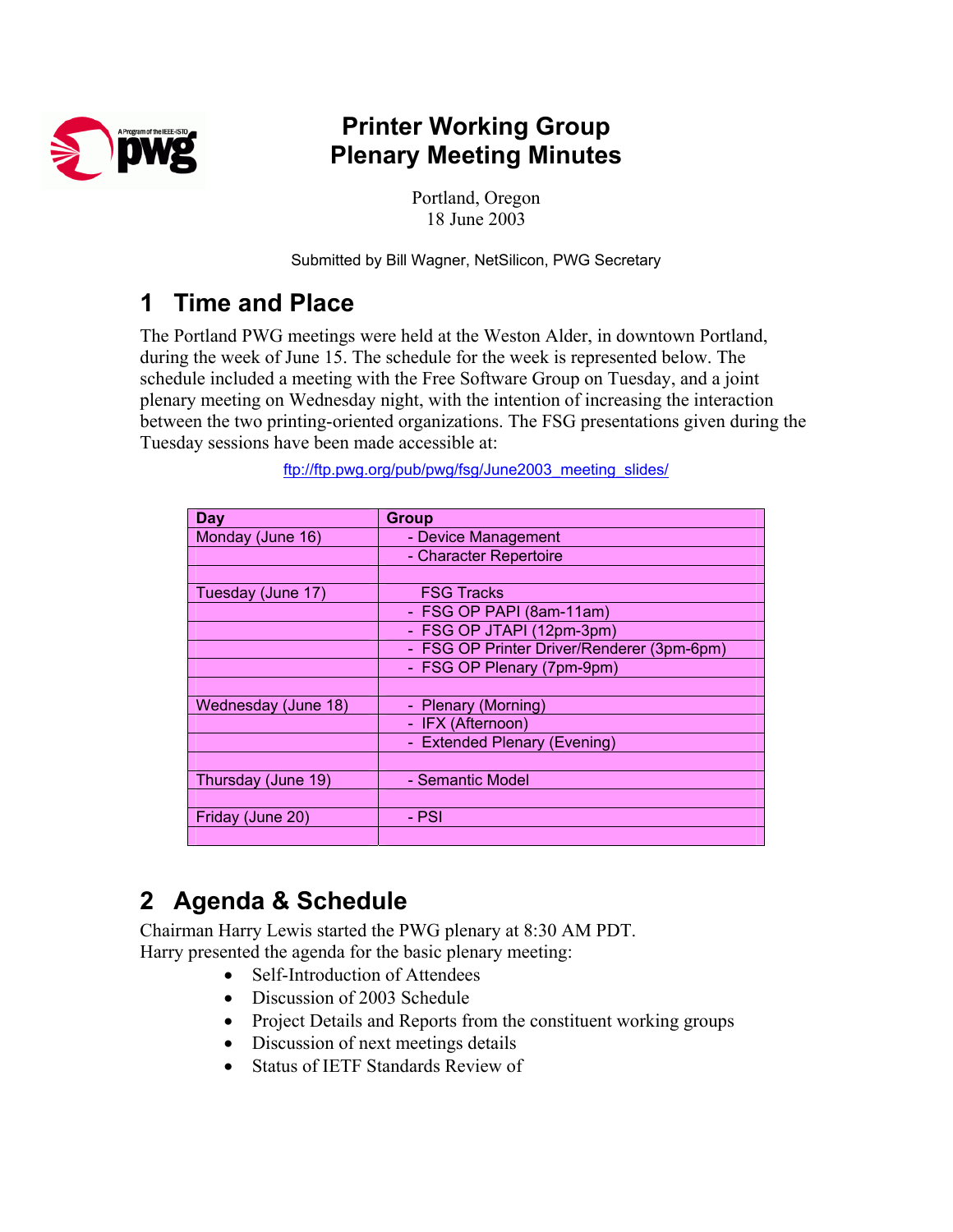

After a break at 10:15, attention concentrated on the latest version of the PWG Process document until 12:00 noon, at which time the Plenary was adjourned for lunch. The IFX/IPP-FAX meeting ran from 1:00 to 5:00, followed immediately by the scheduled PWG/FSG Joint Plenary with the FSG. At 6:30, after the joint Plenary, the PWG plenary reconvened to continue work on the Process document. This work continued to 8:10 PM when the June 2003 PWG Plenary meeting was dismissed.

# **3 Meeting Attendees**

| <b>Attendee</b>          | <b>Company</b>    | <b>Email Address</b>           |
|--------------------------|-------------------|--------------------------------|
| Berkema, Allan           | HP.               | allan.berkea@hp.com            |
| <b>Bradshaw, Elliott</b> | Oak Technologies  | elliottBradshaw@oaktech.com    |
| Carney, Dennis           | IBM.              | dcarney@us.ibm.com             |
| Farrell, Lee             | Canon             | lfarrell@cis.canon.com         |
| Kellerman, David         | <b>Northlake</b>  | david-kellerman@nls.com        |
| Lewis, Harry             | IBM.              | harryl@us.ibm.com              |
| Nagasaka, Fumio          | Epson             | nagasaka.fumio@exc.epson.co.jp |
| Ohtake, Shin             | FujiXerox         | Shin.ohtake@fujixerox.co.jp    |
| Seeler, Rick             | Adobe             | rseeler@adobe.com              |
| Songer, Gail             | <b>Peerless</b>   | gsonger@peerless.com           |
| Thrasher, Jerry          | Lexmark           | thrasher@lexmark.com           |
| Tronson, Ted             | Novell            | ttronson@novell.com            |
| Uchino, Atsushi          | Epson             | uchino@eitc.epson.com          |
| Wagner, William          | <b>NetSilicon</b> | wwagner@netsilicon.com         |
| Yang, Yiruo              | Epson             | yyang@eitc.epson.com           |
| Zehler, Peter            | Xerox             | pzehler@crt.xerox.com          |

# **4 Review of Previous Plenary Minutes**

The published minutes of the April Cyberspace meeting (pwg-0304.pdf) were accepted

## **5 Future Meetings**

## *5.1 Dates*

The 2003 scheduled is as discussed. It was concluded that an additional meeting group in August, coordinated with the planned uPnP imaging meeting in Irvine CA, would be desirable. The chairman will investigate the feasibility of this. [The Chairman determined that the uPnP meeting was rescheduled to September, too close to the October PWG meeting to warrant attempting a joint meeting.] The remainder of the 2003 schedule remains as previously proposed.

| Week of             | Location/Comment                                |  |
|---------------------|-------------------------------------------------|--|
| <b>August 12-13</b> | <b>PSI</b> Interop                              |  |
|                     | <b>Vancouver Wa</b>                             |  |
|                     | Just companies with PSI implementations to test |  |
| October 6           | <b>NYC</b>                                      |  |
| December 1          | Provo,                                          |  |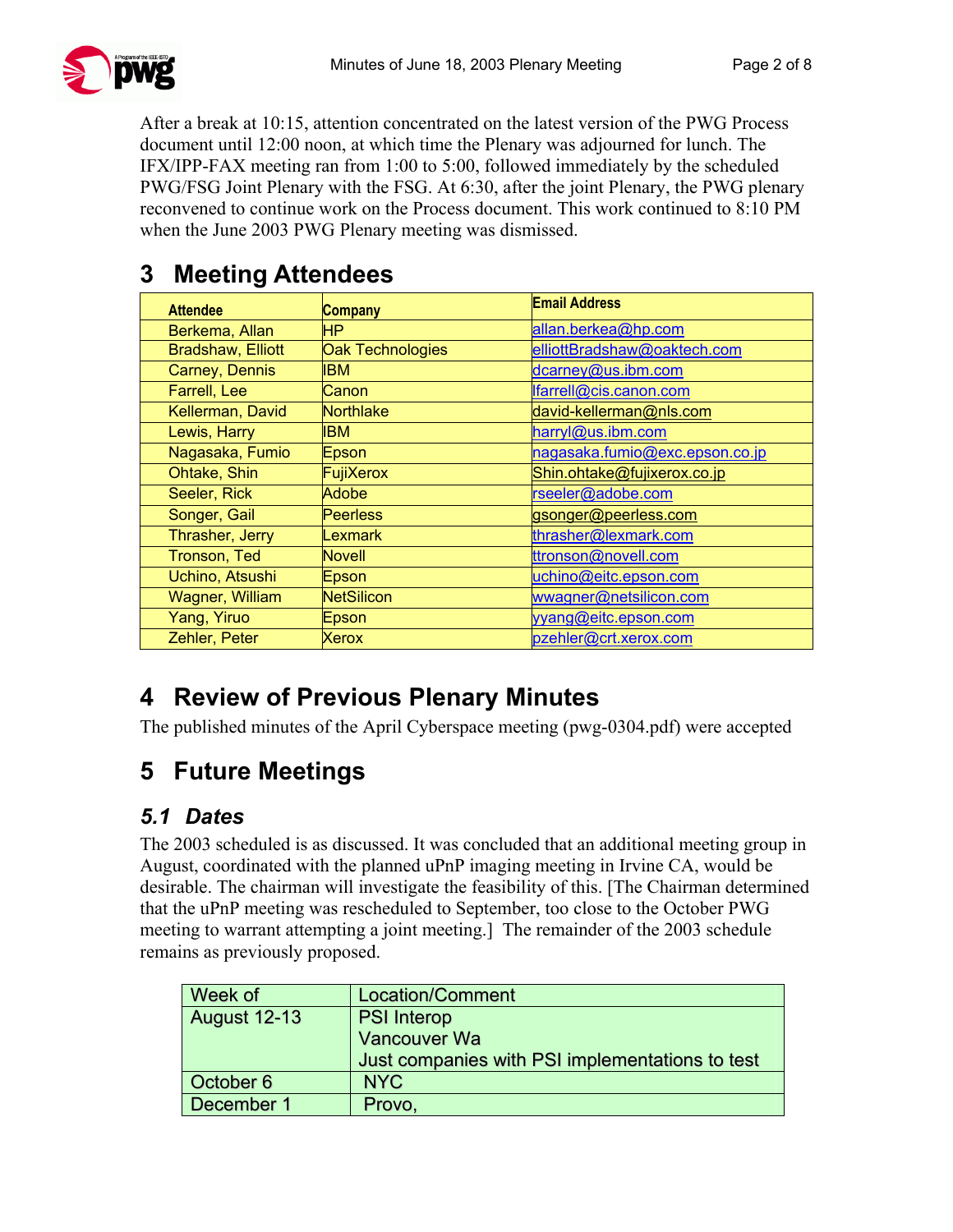

## *5.2 NEXT Meeting Agenda*

A discussion of the working groups requirements suggested the following preliminary agenda for the October meeting.

| <b>Day</b> | <b>Activity</b>                                         |
|------------|---------------------------------------------------------|
| Monday     | <b>PSI/SM</b>                                           |
| Tuesday    | <b>WBMM</b>                                             |
| Wednesday  | Plenary/IFX/CR                                          |
| Thursday   | Notifications/Discovery/IPP extensions (new activities) |
| Friday     | <b>Open</b>                                             |

## **6 Reports from Constituent Working Groups**

### *6.1 Character Repertoire-CR*

Elliott Bradshaw said that the group charter has been submitted for formal approval. The primary document of the groups has been completed and is regarded as mature. There remains the question of prototyping and interpretational test, nominally necessary to proceed to candidate standard by the new process.

The group needs to consider what extension of the effort and additional projects should be considered.

## *6.2 Web Base Monitoring and Management - WBMM*

Bill Wagner summarized group activity since January. The group charter has been submitted for formal approval. An extensive scenarios document has been developed and is currently being analyzed to evolve into a requirements document.

The submitted charter has been revised significantly from that proposed in January. This revision reflects the desire by the group to develop a modern Management Data Model and to address intra and extra enterprise management in a consistent ways.

With this increase in scope, the group must address three related activities:

- Design of Imaging Device and Service Management Models
- Definition of the set of operations necessary to access the management elements
- Identification of the transport methods necessary to communicate in the different scenario environments.

### *6.3 IPP FAX - IFX*

Gail Songer indicated that the PDF IX document is being stabilized. Prototyping and test is being considered preparatory to being submitted as a candidate standard. There are several receiver implementations but only one sender implementation has been identified.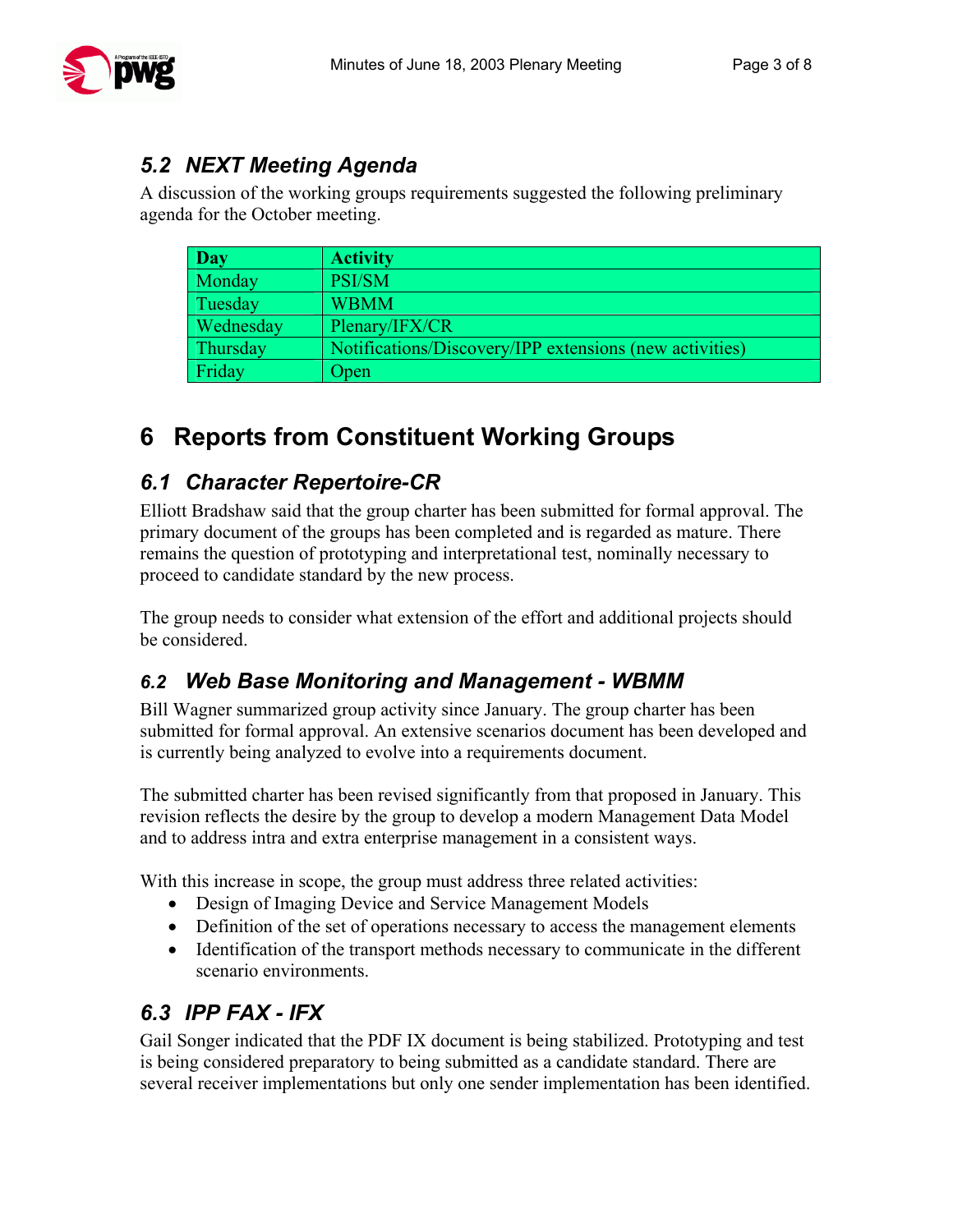

There are still a few points to be resolved in the IPP Fax document –specifically notification

## *6.4 Semantic Model – SM & IPP Extensions*

Peter Zehler stated that the SM activity was in good shape. There are inter-dependencies on other documents both within the group and in IETF/IPP extension documents. However, the basic model is complete with regard to structure. Continuing editing is necessary to accommodate new elements and to synchronize changes among the Document Model, Overrides, Jobex and Futures documents.

The intent for the Thursday working group meeting is to go over the Document Object specification, close issues, finalize and put out to last call. The Override document does not have many issues and will also be addressed. If there is time, the group will look at major issues in the Jobex document, but the intent is to resolves remaining Jobex issues in coming conference calls.

Once these documents are stable, there will be a complete edit on Semantic model document prior to last call.

Peter's group has also been the focal point for IPP extensions including Document Object, override and Jobex documents. The group has completed the "Actuals" document, which has passed last call and will be formalized shortly. Peter also pointed out that there are many approved IPP extensions but there have been no interoperability tests since IPP V1.1. This suggests the need for a unified IPP 1.2 effort to collect these extensions and to allow a reasonable compatibility test.

## *6.5 Print Services Interface -PSI*

Alan Berkema stated that the PSI specification has been in last call since the last face to face, and had been subjected to a lot of review and enhancement. An August compatibility test is scheduled. As of this point, there are only two participants identified.

There was some discussion of how to get more interest in and implementations of PSI. Alan observed that the original intent was Bluetooth printing. But the capacities have been extended to support an extensive Internet printing service. The problem of interest relates to business issues, since PSI does not facilitate or improve existing business but rather opens up the potential for new ones. There was no resolution of this issue.

## *6.6 Additional Activities*

Harry Lewis gave a brief summary of the status of the remaining projects.

- **XHTML-Print**: Transferred to W3C PWG maintains copyright for existing work.
- **UPDF-Universal Print Driver Format**: Being Merged with PSI capabilities.
- **PWG-IPP Extensions**: Being addressed in conjunction with the Semantic Model activity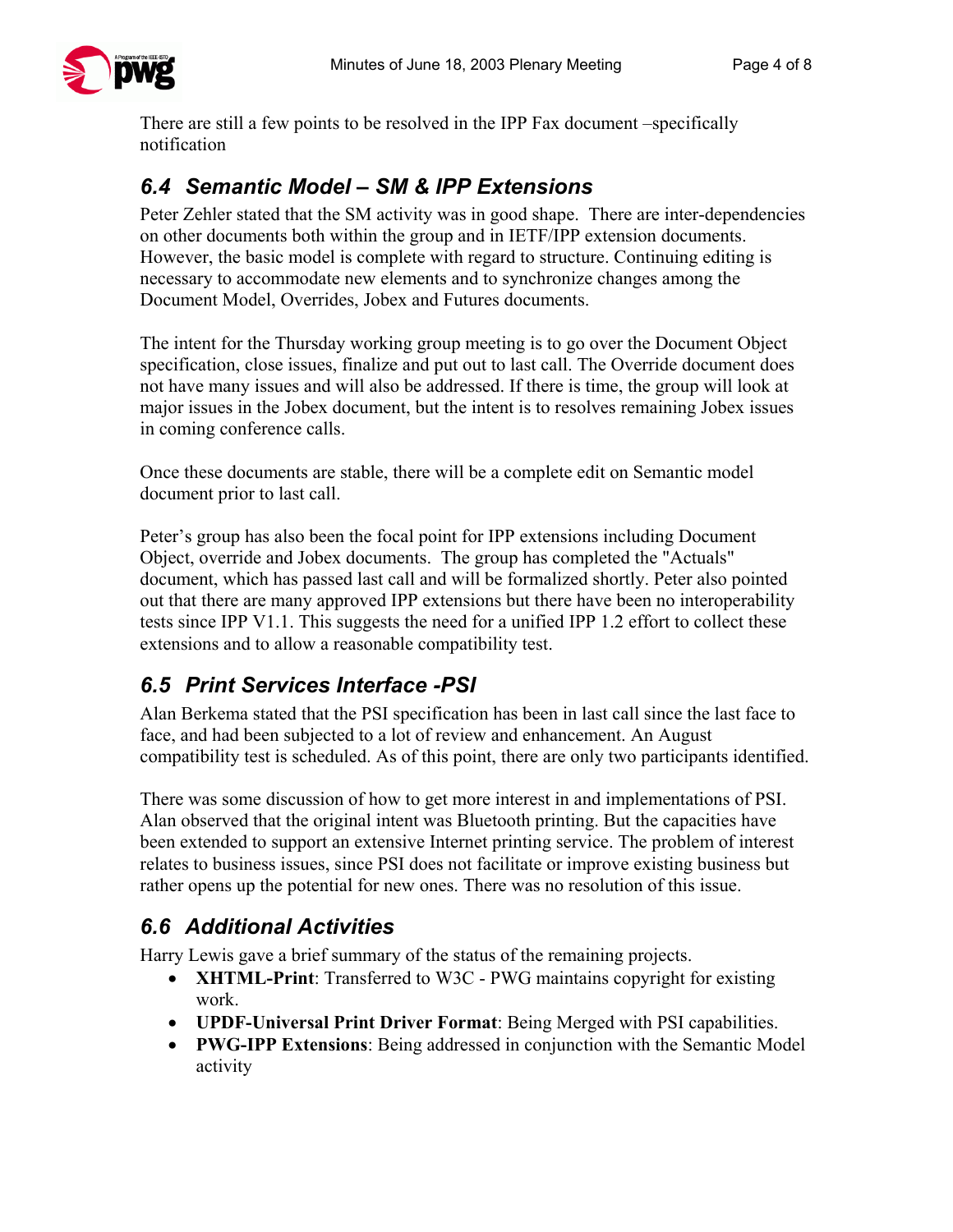# **7 New Activities**

The group discussed the need to establish new working groups to address the continuing IPP activities and the needs of several working groups for a general solution to notifications and device/service discovery. There is the general problem of getting resources to work on these projects. In preparation for addressing notification, the chairman will:

- Request that the authors of the IPP Notification Internet Drafts send a message to the IETF requesting the right to retract these documents and regain copyright.
- Investigate the potential for staffing additional working groups

# **8 General PWG Business**

The Chairman identified the follow general PWG business issues:

- Fuji-Xerox and its participant representative Shin Ohtake are welcomed as a new PWG member
- Participants of member companies that have not paid the 2003 membership dues are requested to do what they can to expedite payment.
- All member companies are requested to check and, if necessary, update their company logos on the PWG web site.
- Please check your companies listing of IPP compatible products on the PWG web site. The organization has received complaints that some information was not correct. Please send update information on current implementations to Chairman Harry Lewis.
- The terms of the current PWG officers expire in September 2003. The organization requires that the offices of chairman, vice chairman and secretary must be filled. The duties of these officers are listed in the PWG Process document. Although this document is currently under revision, definition of duties is quite similar in both versions. Nominations are open and should be submitted to the current chairman or the secretary. (The secretary does not intend to run for reelection.) The Chairman will make a formal announcement over the PWG Announce list.

# **9 Review of the Latest Process Document**

The organization has been working with the SM and other working groups to modify the basic documentation of the standards development and publication process. The draft reviewed was based on the version posted by Dennis Carney on April 14.

ftp://ftp.pwg.org/pub/pwg/general/process/pwg-process20-20030327-process document

It addressed the issues brought up at the Cyberspace meetings in April and was further revised in response to comments from Don Wright from an ISTO perspective.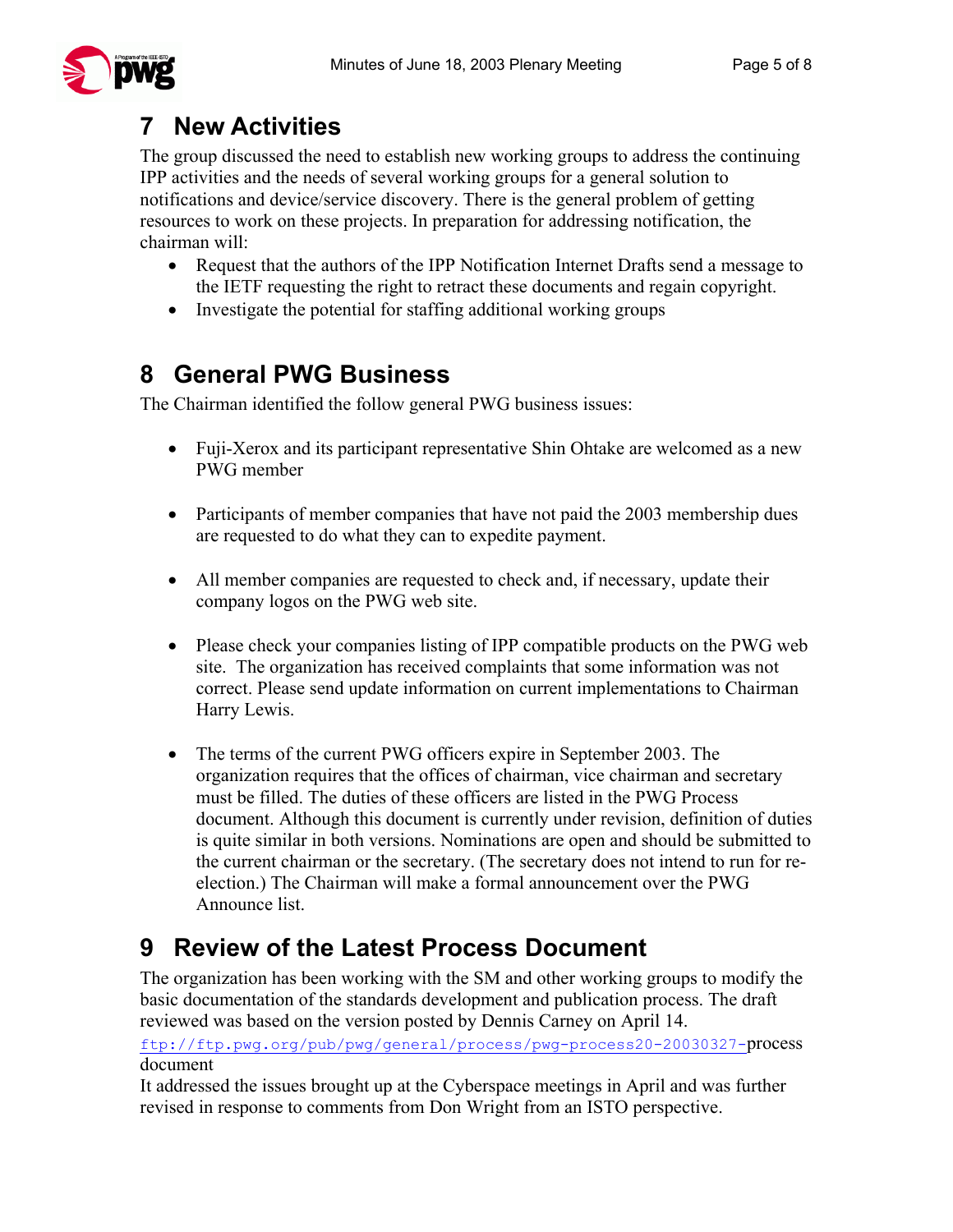

Denis edited the document in real time during the discussions. The following notes relate to subjects that had more than passing discussion to indicate the basis for some of the changes. These notes cover Process Document discussion during both the morning and evening sessions of the PWG.

Discussion of voting rights and restructuring description to accommodate extensive use of conference calls, email voting, and change of the nature of the organization to paid membership. Also, acted to separate requirements for working group voting from plenary voting.

Formal Approval was defined as being votable by all paid up member companies, one vote per Member Company in good standing, with the poll conducted via email. There are no attendance requirements.

Working Group meeting votes require attendance by some representative of the member company in two of four last face-to-face or conference call meetings.

There was extensive discussion on the fact that the method of revising the process document was not in the original document. It was generally decided to define this in the new version, and to follow this process in reviewing and voting on the new document.

It is our understanding that the revised process document need not be reviewed by the ISTO.

The meeting as suspended at 12:00N and restarted at 6:30 PM.

There was a general review of the document from the start with specific consideration of identified issues.

In a discussion of working group officers, the notion was to require a full compliment of officers and Editors. However, there may be some doubling up. This idea evolved into requiring that the PWG chair must ensure adequate group leadership of all working groups, implying that a working group without leadership is to be disbanded.

In general, the remaining changes were agreed-to as documented

There was some redistribution of information in the working draft and candidate specification sections.

After discussion, it was decided to restore the original Urgent Proposals paragraph, with a different name. This paragraph gives the steering committee the right to bypass steps in the standards approval process in unusual circumstances.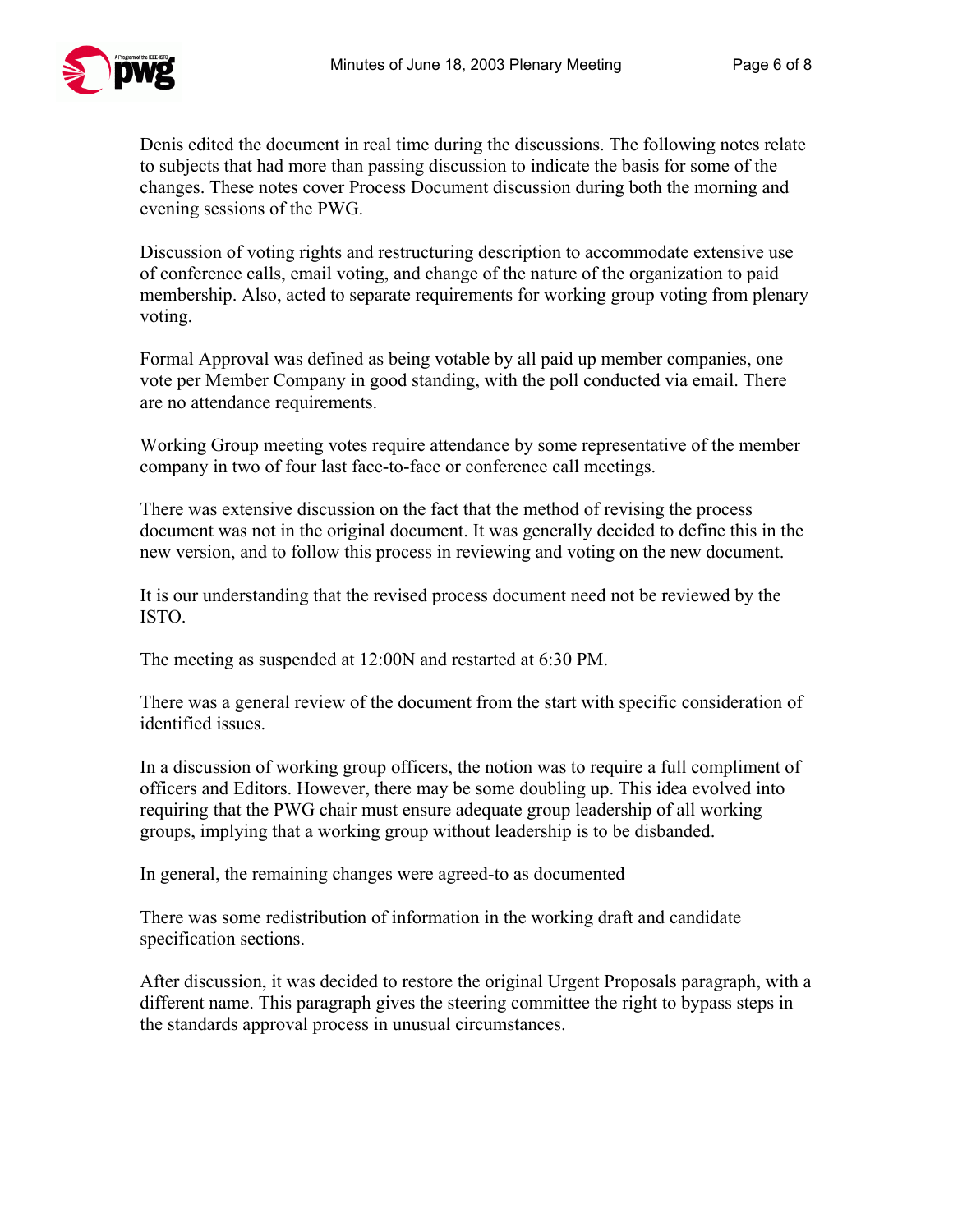

The FTP site procedures additions were accepted. However there was the question of who maintains the FTP site, and specifically the index file. The responsibility for ensuring that the Web and FTP site are maintained properly was not determined.

The IP section is again left as because this is what member companies agreed to when entering the organization. A change here would require full approval of the legal organizations of all members.

Added a provision that the process document change not including the IP section may be approved by a formal approval vote as defined in the document.

This edited version of the procedure document is version 2 and will be submitted to the PWG for formal approval.

The meeting was concluded 8:10 PM.

# **10 Joint FSG/PWG Plenary**

The Joint FSG/PWG plenary was held from about 5:30 to 6:30 PM. The intent of the joint meetings was to consider in what ways the PWG and FSG work cooperatively. Most PWG members had joined FSG discussions on Tuesday, which included an overview of FSG activities. The FSG was looking to see where PWG fits in. The joint Plenary evolved into a general presentation of PWG objectives and activities.

| Alimpich, Claudia         | IBM                                | alimpich@us.ibm.com            |
|---------------------------|------------------------------------|--------------------------------|
| Carney, Dennis            | IBM                                | dcarney@us.ibm.com             |
| Farrell, Lee              | Canon                              | lfarrell@cis.canon.com         |
| Hamzy, Mark               | <b>IBM</b>                         | hamzy@us.ibm.com               |
| <b>Hemstreet, Charles</b> | HP                                 | Charles.kemstreet@hp.com       |
| Jacobs, Norm              | <b>SUN</b>                         | Norm.Jacobs@sun.com            |
| Kamppeter, Till           | <b>Mandrake</b>                    | Till.kamppeter@gmx.net         |
| Lewis, Harry              | IBM                                | harryl@us.ibm.com              |
| Mihara.Osamu              | <b>Fuji-Xerox Printing Systems</b> | Mihara.osamu2fxps.co.jp        |
| Nagasaka, Fumio           | Epson                              | nagasaka.fumio@exc.epson.co.jp |
| Ohtake, Shin              | FujiXerox                          | Shin.ohtake@fujixerox.co.jp    |
| Petrie, Glen              | Epson                              | Glen.petrie@eitc.epson.com     |
| Songer, Gail              | <b>Peerless</b>                    | gsonger@peerless.com           |
| Thrasher, Jerry           | Lexmark                            | thrasher@lexmark.com           |
| Toratani, Tasumasa        | Canon                              | Toratani.yasumasa@ canon.co,jp |
| <b>Tronson, Ted</b>       | Novell                             | ttronson@novell.com            |
| Uchino, Atsushi           | Epson                              | uchino@eitc.epson.com          |
| Wagner, William           | <b>NetSilicon</b>                  | wwagner@netsilicon.com         |
| Yang, Yiruo               | Epson                              | vyang@eitc.epson.com           |
| Zehler, Peter             | Xerox                              | pzehler@crt.xerox.com          |
|                           |                                    |                                |

#### *10.1 Attendees*